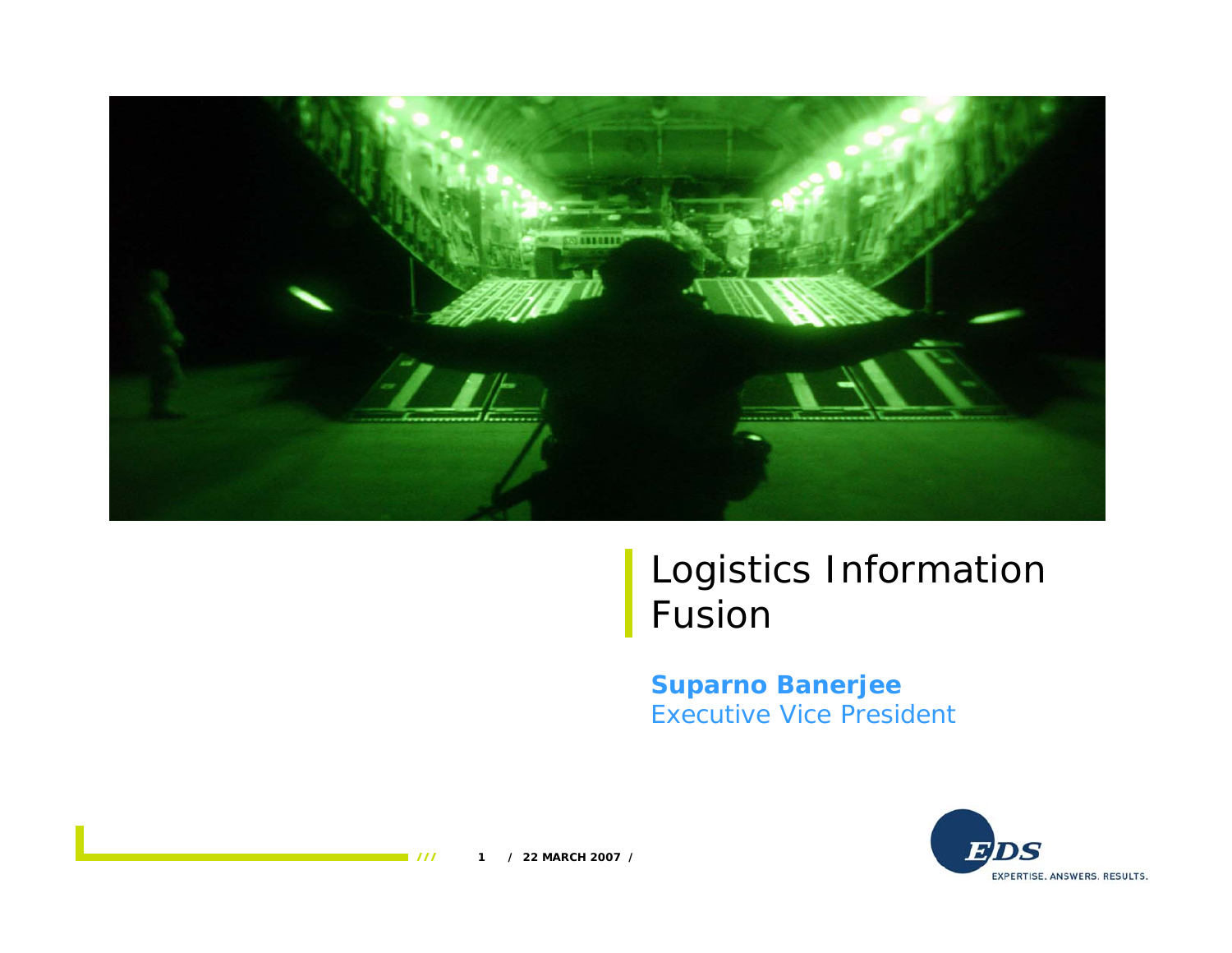### Themes

- Rapid efficient delivery of outcomes
- End-to-end Supply Chain Visibility
- Service-Oriented Logistics
	- Logistics business processes meeting user needs
	- Services accessed to deliver business processes
	- –Deploying new services with existing applications
	- –Processes re-configured as required
	- Transparent applications/products
- Integration of Industry into Joint & Coalition Supply Chain
- Capability-led transformation of IT

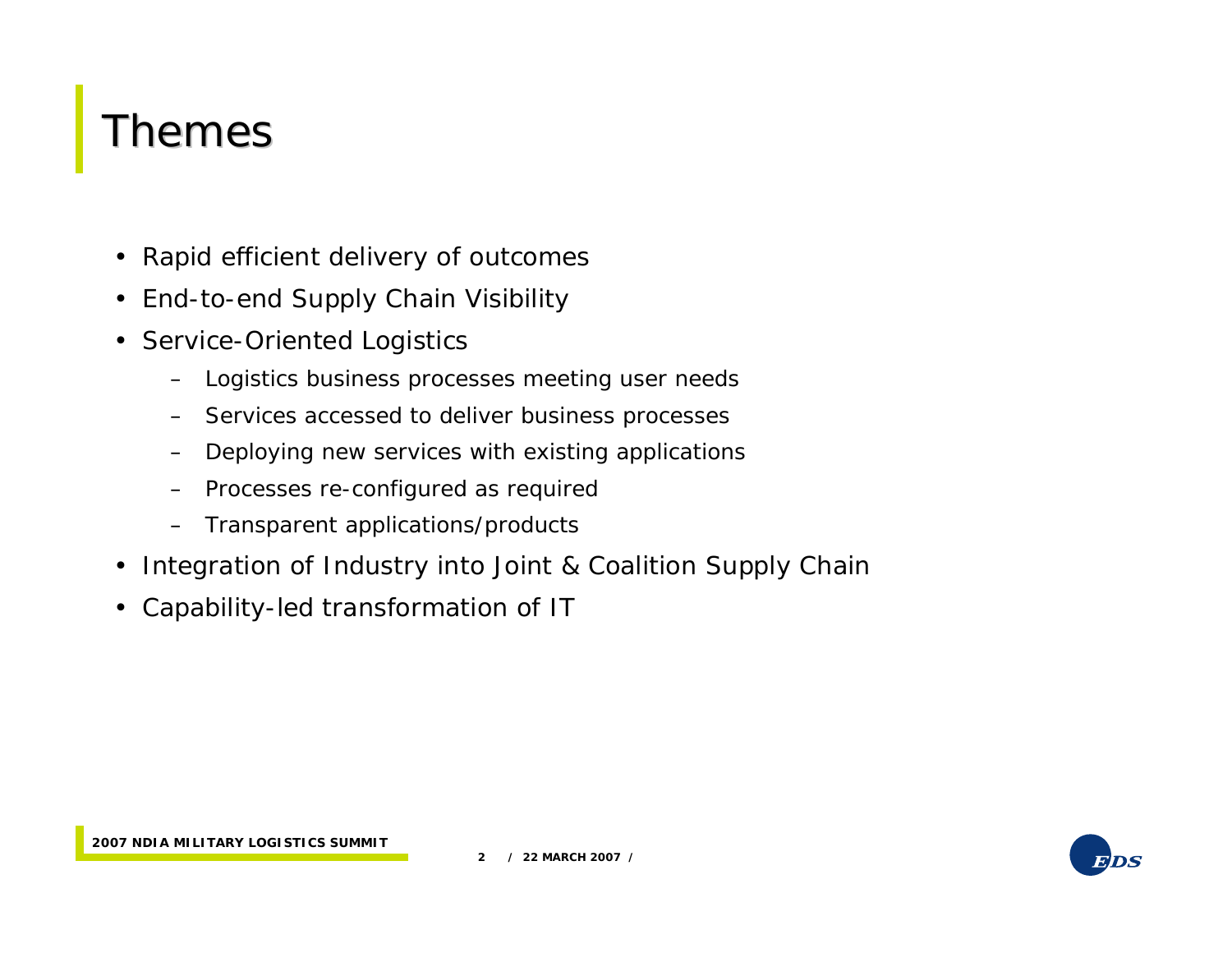# The New Battlespace

#### Demand-Driven, Knowledge-Driven

#### "7 Attributes of the Future Joint Force"



**2007 NDIA MILITARY LOGISTICS SUMMIT**

**3 / 22 MARCH 2007 /**

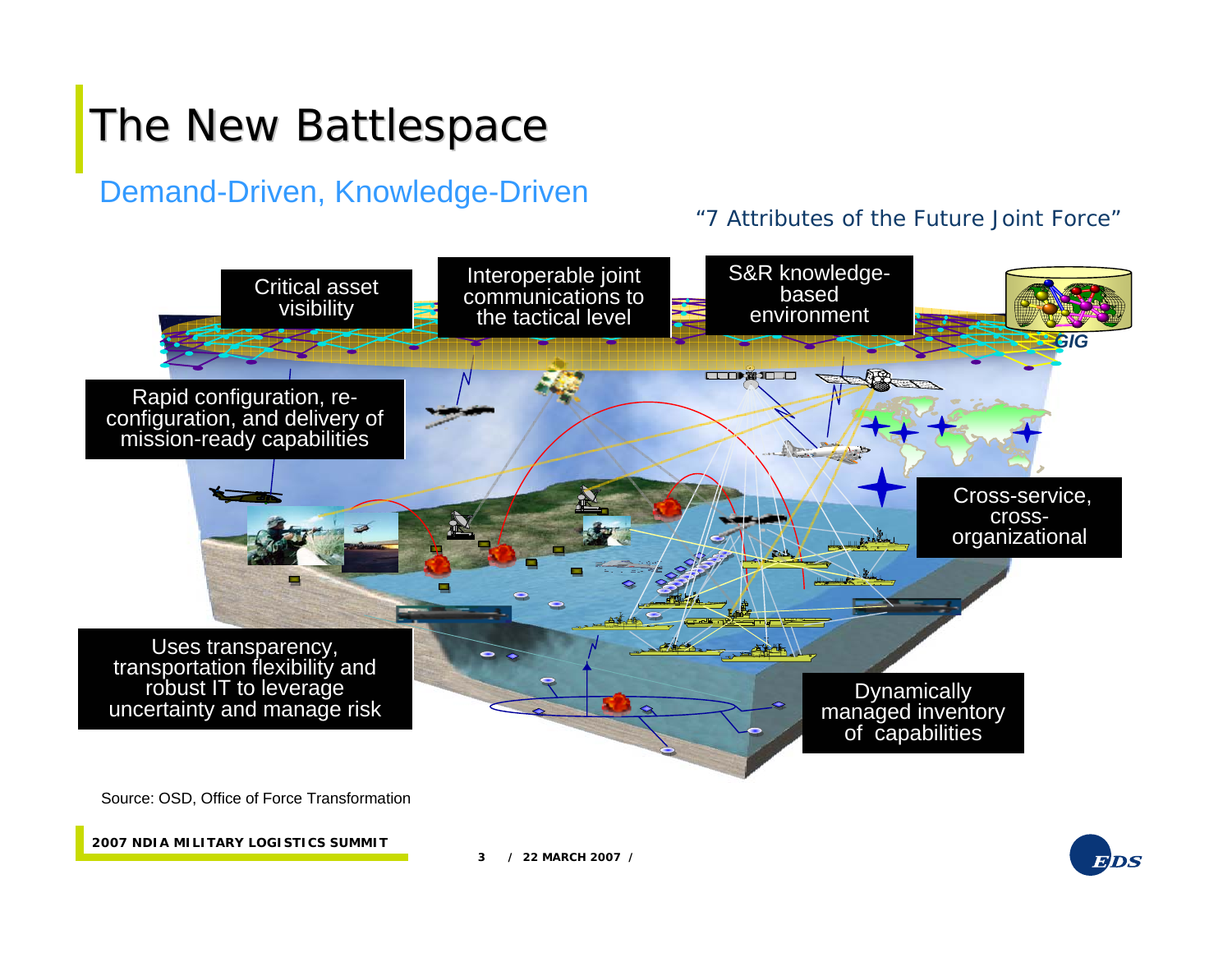# Quantum Leaps of Change

#### **Capability**



- Limited access to data
- Redundant systems
- Inconsistent data
- Multiple special purpose platforms







- 
- Web based and collaborative
- Shared Services Build Once/Use Many
- Shared Data Enter Once/Use Many
- Centralized security and controls

Time

Source: An ECS Perspective, Mr. Frank P. Weber, Director, 554th Electronic Systems Wing, Hanscom AFB, MA, on behalf of Lt Gen Charles Johnson, Commander, ESC/CC, AFCEA Montgomery Information Technology Summit, May 23, 2006

**2007 NDIA MILITARY LOGISTICS SUMMIT**



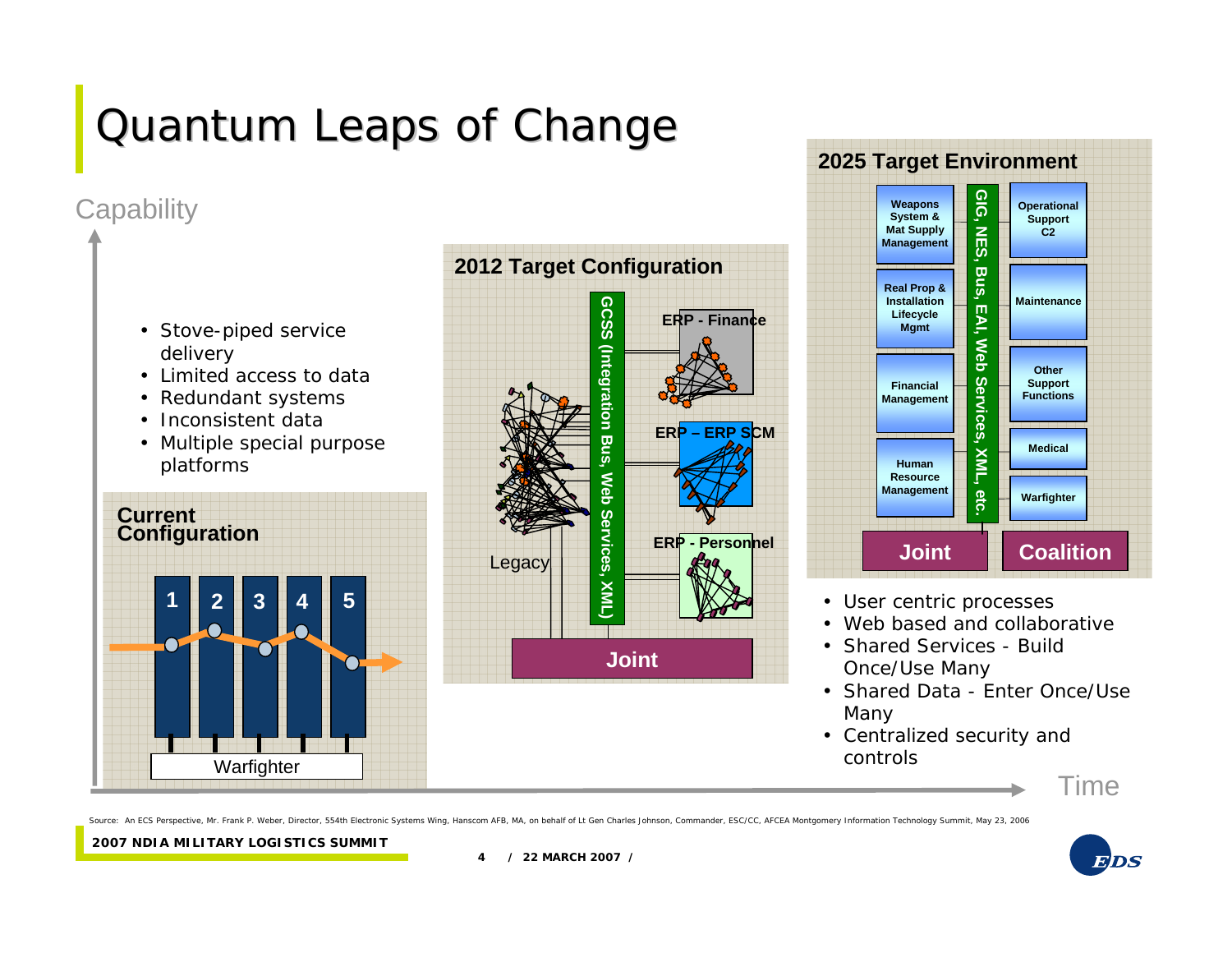## Fusion of Services & Capability

Evolutionary Roadmap



**2007 NDIA MILITARY LOGISTICS SUMMIT**

**5 / 22 MARCH 2007 /**

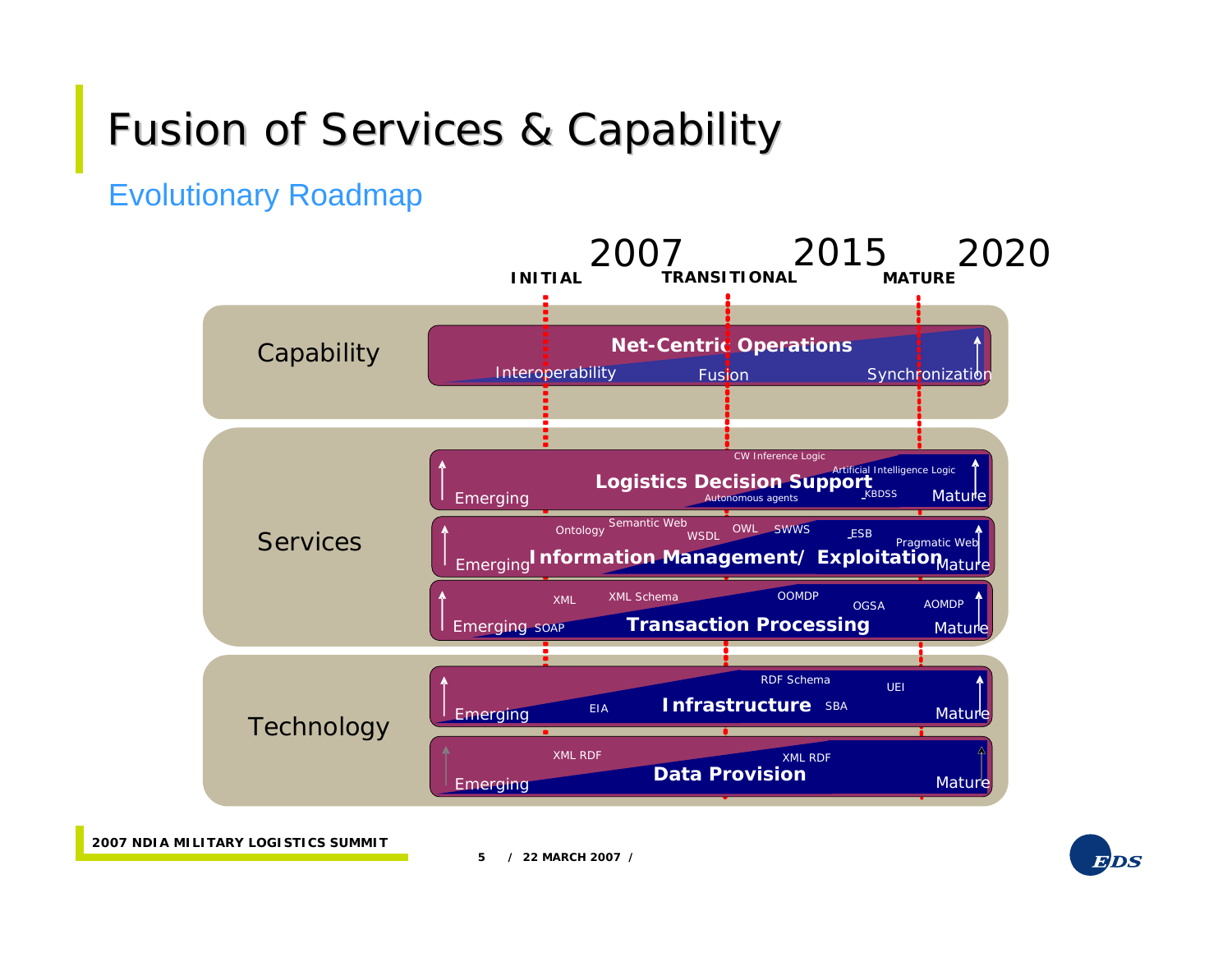# A Well-Fused Information Supply Chain

The Industrial Benchmark of Moving Data To Create An Outcome





**6 / 22 MARCH 2007 /**

**2007 NDIA MILITARY LOGISTICS SUMMIT**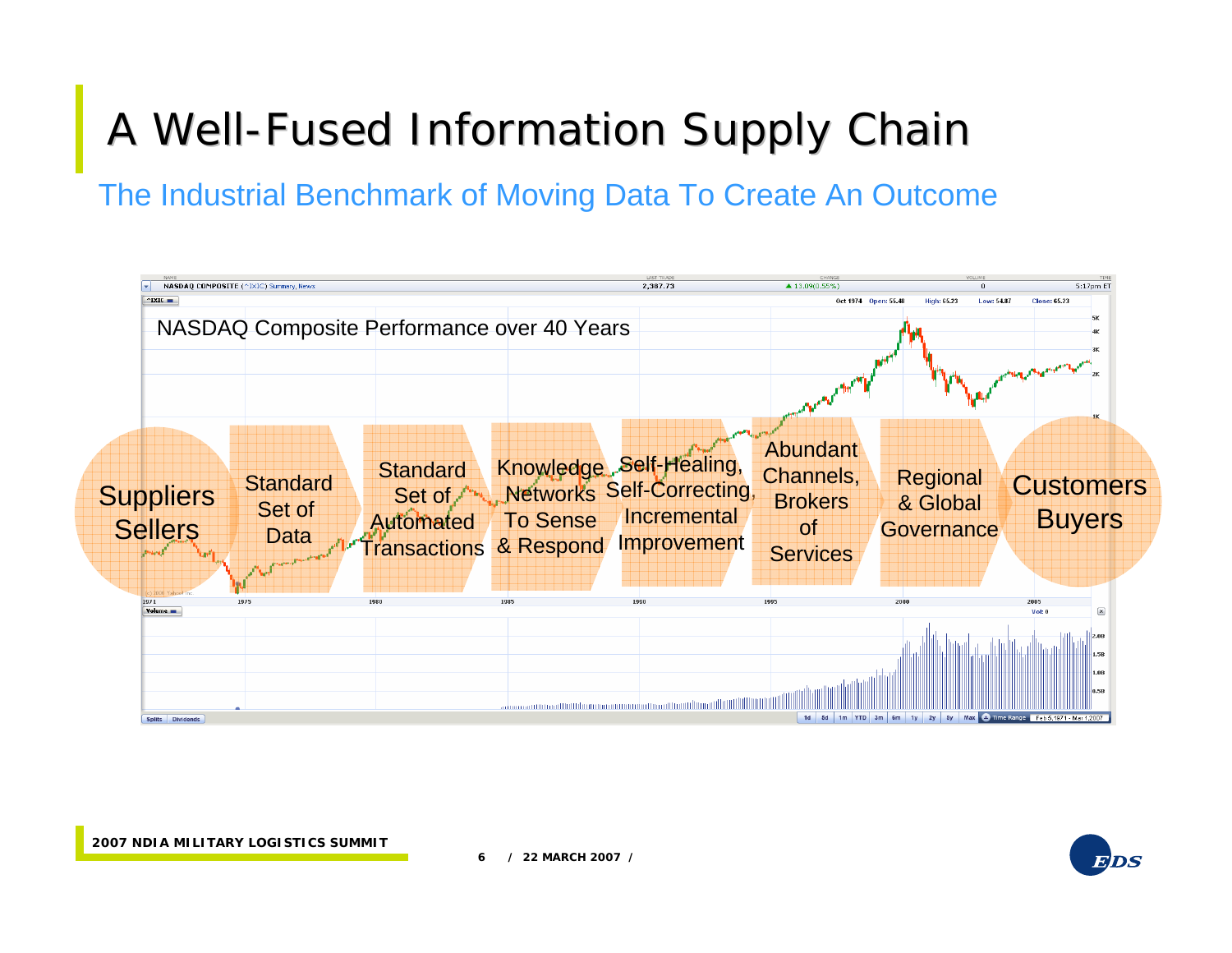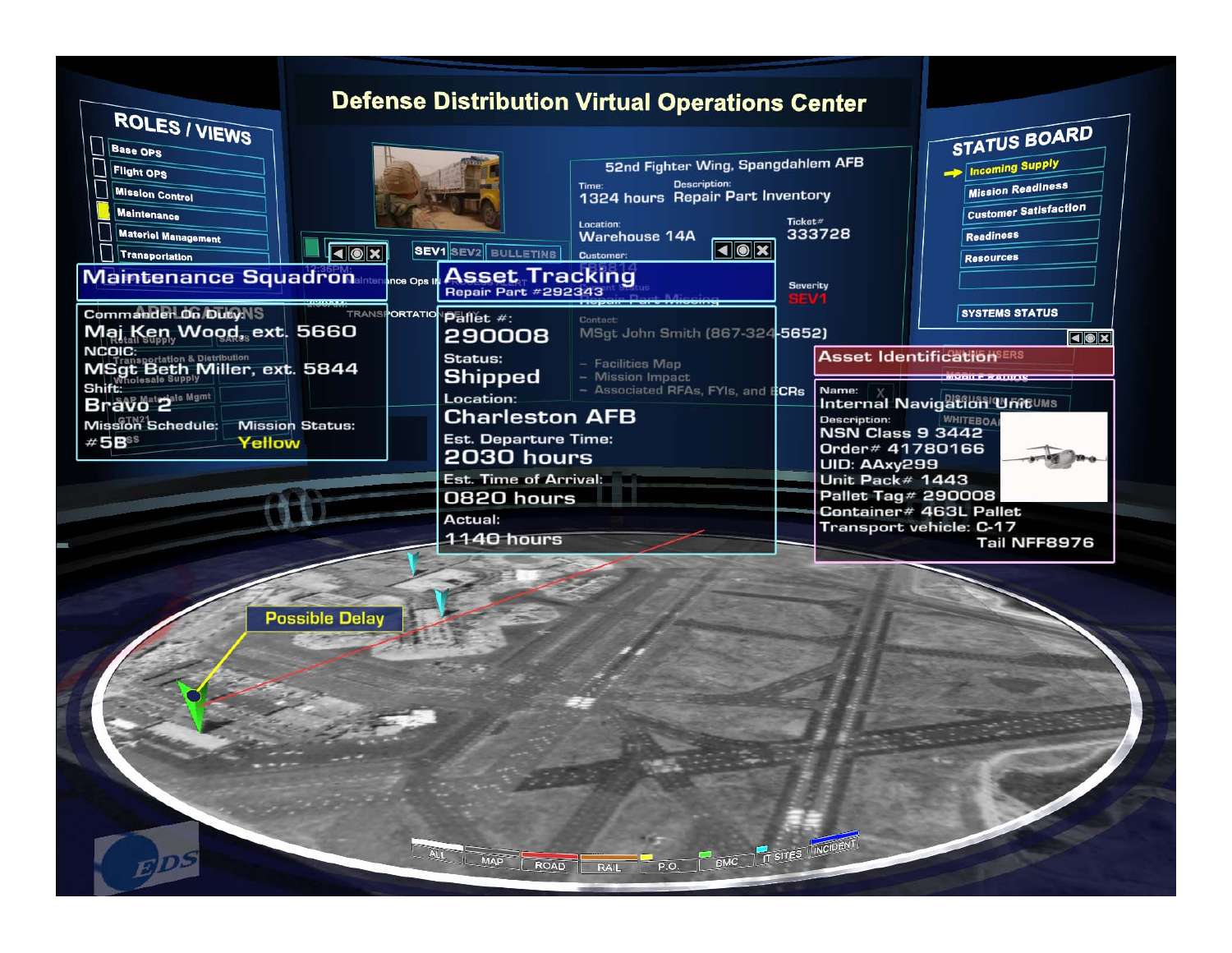# Bringing It all Together

**Illustrative**



**2007 NDIA MILITARY LOGISTICS SUMMIT**

**8 / 22 MARCH 2007 /**